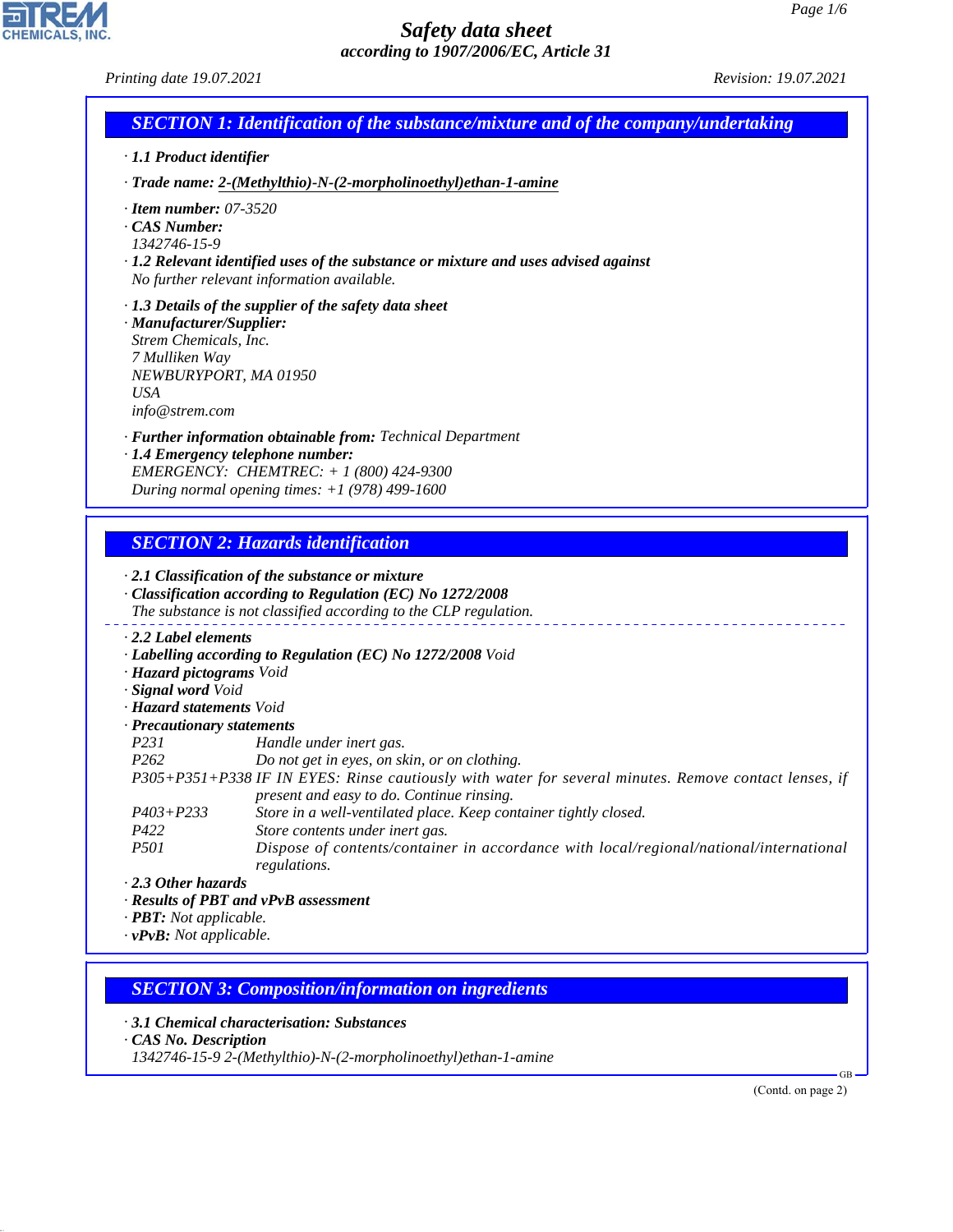*Printing date 19.07.2021 Revision: 19.07.2021*

*Trade name: 2-(Methylthio)-N-(2-morpholinoethyl)ethan-1-amine*

(Contd. of page 1)

#### *SECTION 4: First aid measures*

- *· 4.1 Description of first aid measures*
- *· General information: No special measures required.*
- *· After inhalation: Supply fresh air; consult doctor in case of complaints.*
- *· After skin contact: Generally the product does not irritate the skin.*
- *· After eye contact: Rinse opened eye for several minutes under running water. Then consult a doctor.*
- *· After swallowing: If symptoms persist consult doctor.*
- *· 4.2 Most important symptoms and effects, both acute and delayed No further relevant information available.*
- *· 4.3 Indication of any immediate medical attention and special treatment needed*

*No further relevant information available.*

#### *SECTION 5: Firefighting measures*

- *· 5.1 Extinguishing media*
- *· Suitable extinguishing agents: Use fire extinguishing methods suitable to surrounding conditions.*
- *· 5.2 Special hazards arising from the substance or mixture No further relevant information available.*
- *· 5.3 Advice for firefighters*
- *· Protective equipment: No special measures required.*

#### *SECTION 6: Accidental release measures*

- *· 6.1 Personal precautions, protective equipment and emergency procedures Not required.*
- *· 6.2 Environmental precautions: Do not allow to enter sewers/ surface or ground water.*

*· 6.3 Methods and material for containment and cleaning up:*

- *Absorb with liquid-binding material (sand, diatomite, acid binders, universal binders, sawdust). Dispose contaminated material as waste according to item 13.*
- *· 6.4 Reference to other sections*
- *See Section 7 for information on safe handling.*
- *See Section 8 for information on personal protection equipment.*

*See Section 13 for disposal information.*

### *SECTION 7: Handling and storage*

- *· 7.1 Precautions for safe handling*
- *No special measures required.*

*Open and handle receptacle with care.*

- *· Handling: Handle under inert gas.*
- *· Information about fire and explosion protection: No special measures required.*
- *· 7.2 Conditions for safe storage, including any incompatibilities*
- *· Storage: Store contents under inert gas.*
- *· Requirements to be met by storerooms and receptacles: No special requirements.*
- *· Information about storage in one common storage facility: Not required.*
- *· Further information about storage conditions: Store in cool, dry conditions in well sealed receptacles.*
- *· 7.3 Specific end use(s) No further relevant information available.*

(Contd. on page 3)

GB



44.1.1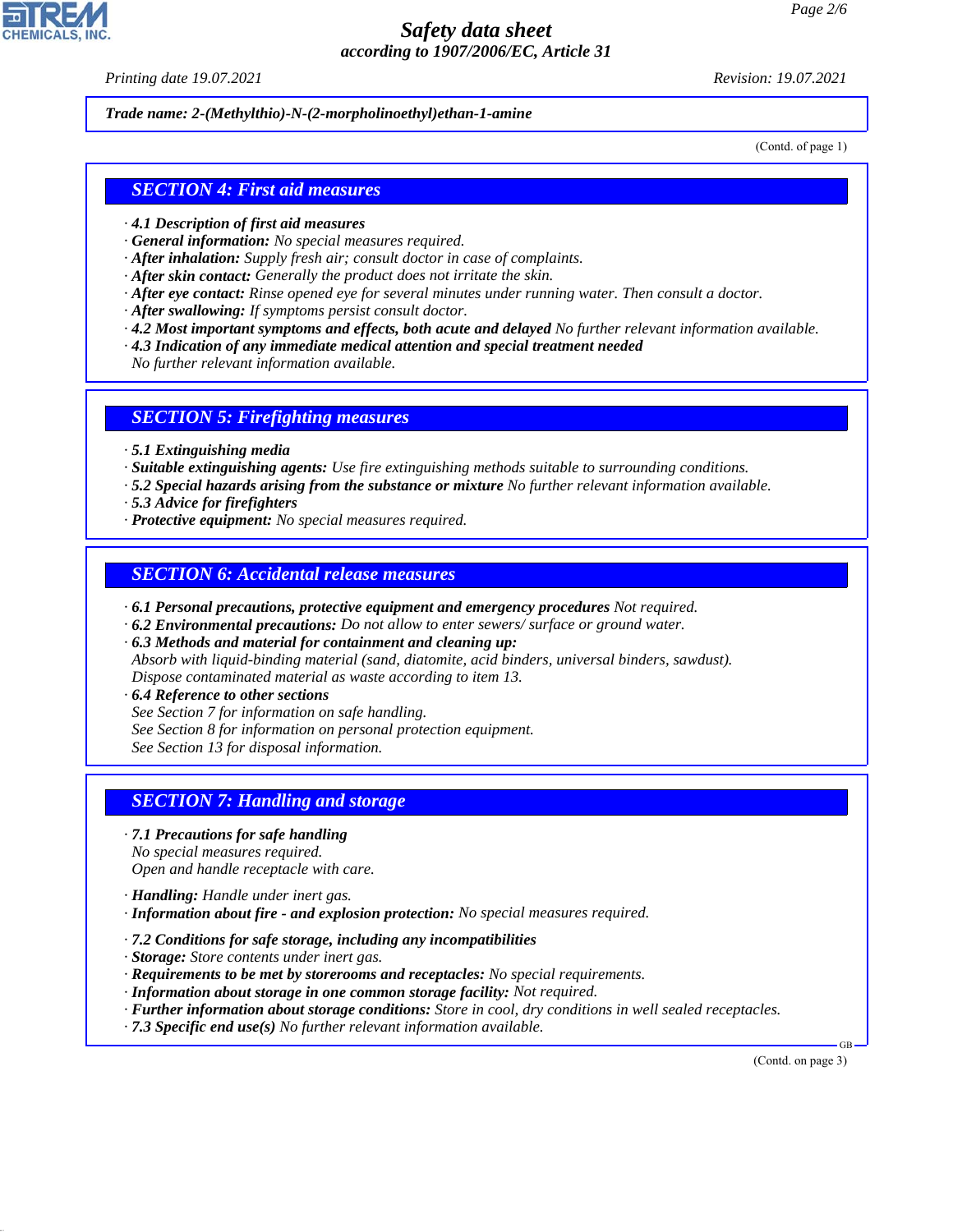*Printing date 19.07.2021 Revision: 19.07.2021*

*Trade name: 2-(Methylthio)-N-(2-morpholinoethyl)ethan-1-amine*

(Contd. of page 2)

|                                                                                                                                                                                                                                                                         | · Additional information about design of technical facilities: No further data; see item 7.                                                                                                                                                                                                                                                                                                                                                                                                                                                                                      |
|-------------------------------------------------------------------------------------------------------------------------------------------------------------------------------------------------------------------------------------------------------------------------|----------------------------------------------------------------------------------------------------------------------------------------------------------------------------------------------------------------------------------------------------------------------------------------------------------------------------------------------------------------------------------------------------------------------------------------------------------------------------------------------------------------------------------------------------------------------------------|
| $\cdot$ 8.1 Control parameters<br>· Additional information: The lists valid during the making were used as basis.                                                                                                                                                       | · Ingredients with limit values that require monitoring at the workplace: Not required.                                                                                                                                                                                                                                                                                                                                                                                                                                                                                          |
| $\cdot$ 8.2 Exposure controls<br>· Personal protective equipment:<br>· General protective and hygienic measures:<br>The usual precautionary measures are to be adhered to when handling chemicals.<br>· Respiratory protection: Not required.<br>· Protection of hands: |                                                                                                                                                                                                                                                                                                                                                                                                                                                                                                                                                                                  |
| Protective gloves                                                                                                                                                                                                                                                       |                                                                                                                                                                                                                                                                                                                                                                                                                                                                                                                                                                                  |
| chemical mixture.<br>· Material of gloves<br>varies from manufacturer to manufacturer.<br>· Penetration time of glove material<br>observed.<br>· Eye protection: Goggles recommended during refilling                                                                   | The glove material has to be impermeable and resistant to the product/the substance/the preparation.<br>Due to missing tests no recommendation to the glove material can be given for the product/the preparation/the<br>Selection of the glove material on consideration of the penetration times, rates of diffusion and the degradation<br>The selection of the suitable gloves does not only depend on the material, but also on further marks of quality and<br>The exact break through time has to be found out by the manufacturer of the protective gloves and has to be |
|                                                                                                                                                                                                                                                                         |                                                                                                                                                                                                                                                                                                                                                                                                                                                                                                                                                                                  |
| · 9.1 Information on basic physical and chemical properties<br><b>General Information</b><br>$\cdot$ Appearance:<br>Form:<br>Colour:<br><i>Cdour:</i>                                                                                                                   | Liquid<br>Colourless<br>Characteristic                                                                                                                                                                                                                                                                                                                                                                                                                                                                                                                                           |
| · Odour threshold:                                                                                                                                                                                                                                                      | Not determined.                                                                                                                                                                                                                                                                                                                                                                                                                                                                                                                                                                  |
| $\cdot$ pH-value:<br>Change in condition                                                                                                                                                                                                                                | Not determined.                                                                                                                                                                                                                                                                                                                                                                                                                                                                                                                                                                  |
| <b>Melting point/freezing point:</b><br>Initial boiling point and boiling range: Undetermined.                                                                                                                                                                          | Undetermined.                                                                                                                                                                                                                                                                                                                                                                                                                                                                                                                                                                    |
| · Flash point:                                                                                                                                                                                                                                                          | Not applicable.                                                                                                                                                                                                                                                                                                                                                                                                                                                                                                                                                                  |
| · Flammability (solid, gas):                                                                                                                                                                                                                                            | Not determined.                                                                                                                                                                                                                                                                                                                                                                                                                                                                                                                                                                  |
|                                                                                                                                                                                                                                                                         |                                                                                                                                                                                                                                                                                                                                                                                                                                                                                                                                                                                  |
| · Ignition temperature:                                                                                                                                                                                                                                                 |                                                                                                                                                                                                                                                                                                                                                                                                                                                                                                                                                                                  |
| <b>Decomposition temperature:</b>                                                                                                                                                                                                                                       | Not determined.                                                                                                                                                                                                                                                                                                                                                                                                                                                                                                                                                                  |
| · Auto-ignition temperature:                                                                                                                                                                                                                                            | Not determined.                                                                                                                                                                                                                                                                                                                                                                                                                                                                                                                                                                  |
| · Explosive properties:                                                                                                                                                                                                                                                 | Product does not present an explosion hazard.                                                                                                                                                                                                                                                                                                                                                                                                                                                                                                                                    |
| · Explosion limits:<br>Lower:<br><b>Upper:</b>                                                                                                                                                                                                                          | Not determined.<br>Not determined.                                                                                                                                                                                                                                                                                                                                                                                                                                                                                                                                               |



44.1.1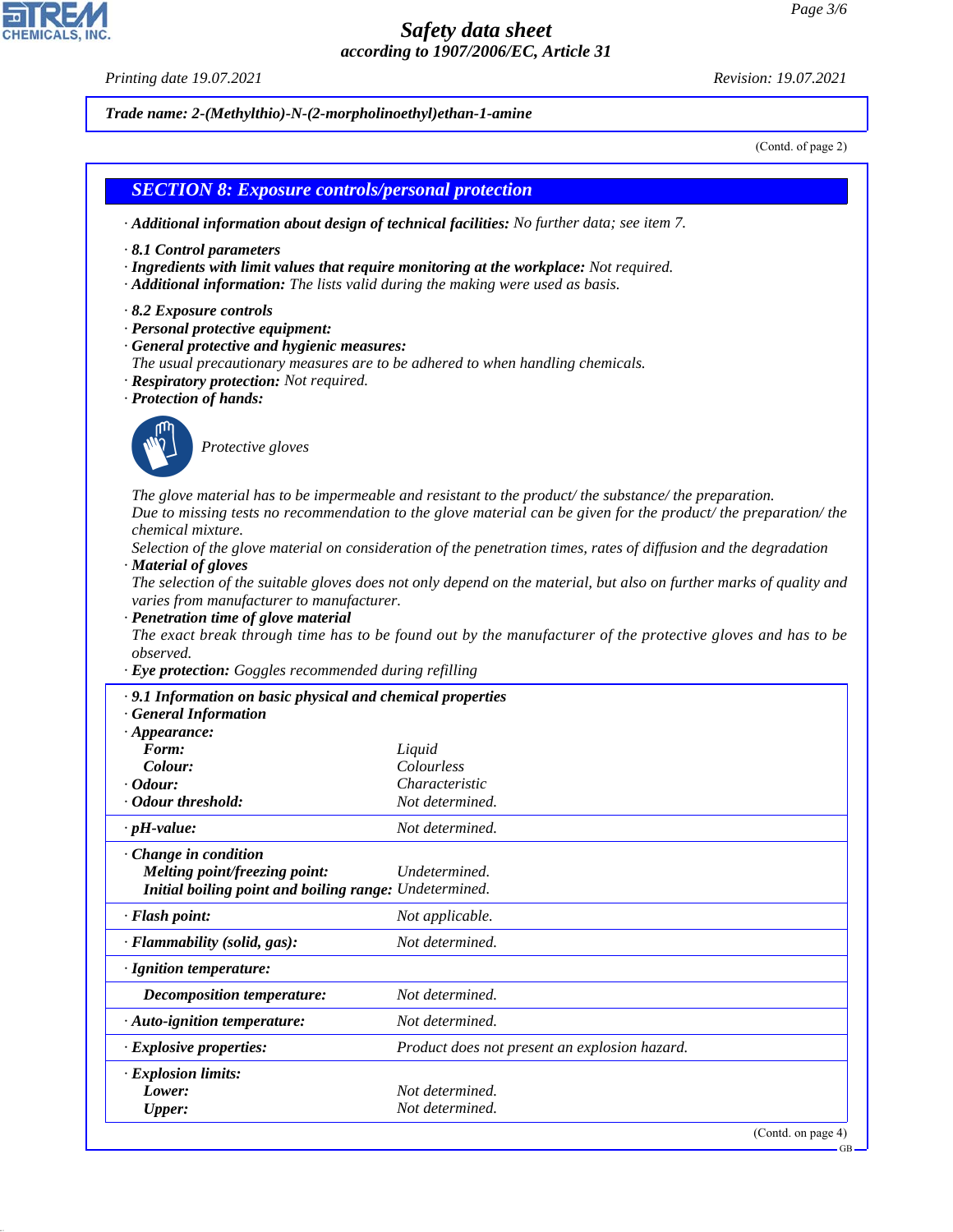*Printing date 19.07.2021 Revision: 19.07.2021*

*Trade name: 2-(Methylthio)-N-(2-morpholinoethyl)ethan-1-amine*

|                                           | (Contd. of page 3)                         |
|-------------------------------------------|--------------------------------------------|
| · Vapour pressure:                        | Not determined.                            |
| $\cdot$ Density:                          | Not determined.                            |
| · Relative density                        | Not determined.                            |
| · Vapour density                          | Not determined.                            |
| $\cdot$ Evaporation rate                  | Not determined.                            |
| $\cdot$ Solubility in / Miscibility with  |                                            |
| water:                                    | Not miscible or difficult to mix.          |
| · Partition coefficient: n-octanol/water: | Not determined.                            |
| $\cdot$ Viscosity:                        |                                            |
| Dynamic:                                  | Not determined.                            |
| Kinematic:                                | Not determined.                            |
| · Solvent content:                        |                                            |
| Organic solvents:                         | $0.0\%$                                    |
| $VOC$ (EC)                                | $0.00\%$                                   |
| Solids content:                           | 100.0%                                     |
| $\cdot$ 9.2 Other information             | No further relevant information available. |

### *SECTION 10: Stability and reactivity*

*· 10.1 Reactivity No further relevant information available.*

- *· 10.2 Chemical stability*
- *· Thermal decomposition / conditions to be avoided: No decomposition if used according to specifications.*
- *· 10.3 Possibility of hazardous reactions No dangerous reactions known.*
- *· 10.4 Conditions to avoid No further relevant information available.*
- *· 10.5 Incompatible materials: No further relevant information available.*
- *· 10.6 Hazardous decomposition products: No dangerous decomposition products known.*

### *SECTION 11: Toxicological information*

*· 11.1 Information on toxicological effects*

- *· Acute toxicity Based on available data, the classification criteria are not met.*
- *· Primary irritant effect:*
- *· Skin corrosion/irritation Based on available data, the classification criteria are not met.*
- *· Serious eye damage/irritation Based on available data, the classification criteria are not met.*
- *· Respiratory or skin sensitisation Based on available data, the classification criteria are not met.*
- *· CMR effects (carcinogenity, mutagenicity and toxicity for reproduction)*
- *· Germ cell mutagenicity Based on available data, the classification criteria are not met.*
- *· Carcinogenicity Based on available data, the classification criteria are not met.*
- *· Reproductive toxicity Based on available data, the classification criteria are not met.*
- *· STOT-single exposure Based on available data, the classification criteria are not met.*
- *· STOT-repeated exposure Based on available data, the classification criteria are not met.*
- *· Aspiration hazard Based on available data, the classification criteria are not met.*

#### *SECTION 12: Ecological information*

*· 12.1 Toxicity*

44.1.1

*· Aquatic toxicity: No further relevant information available.*

(Contd. on page 5)

GB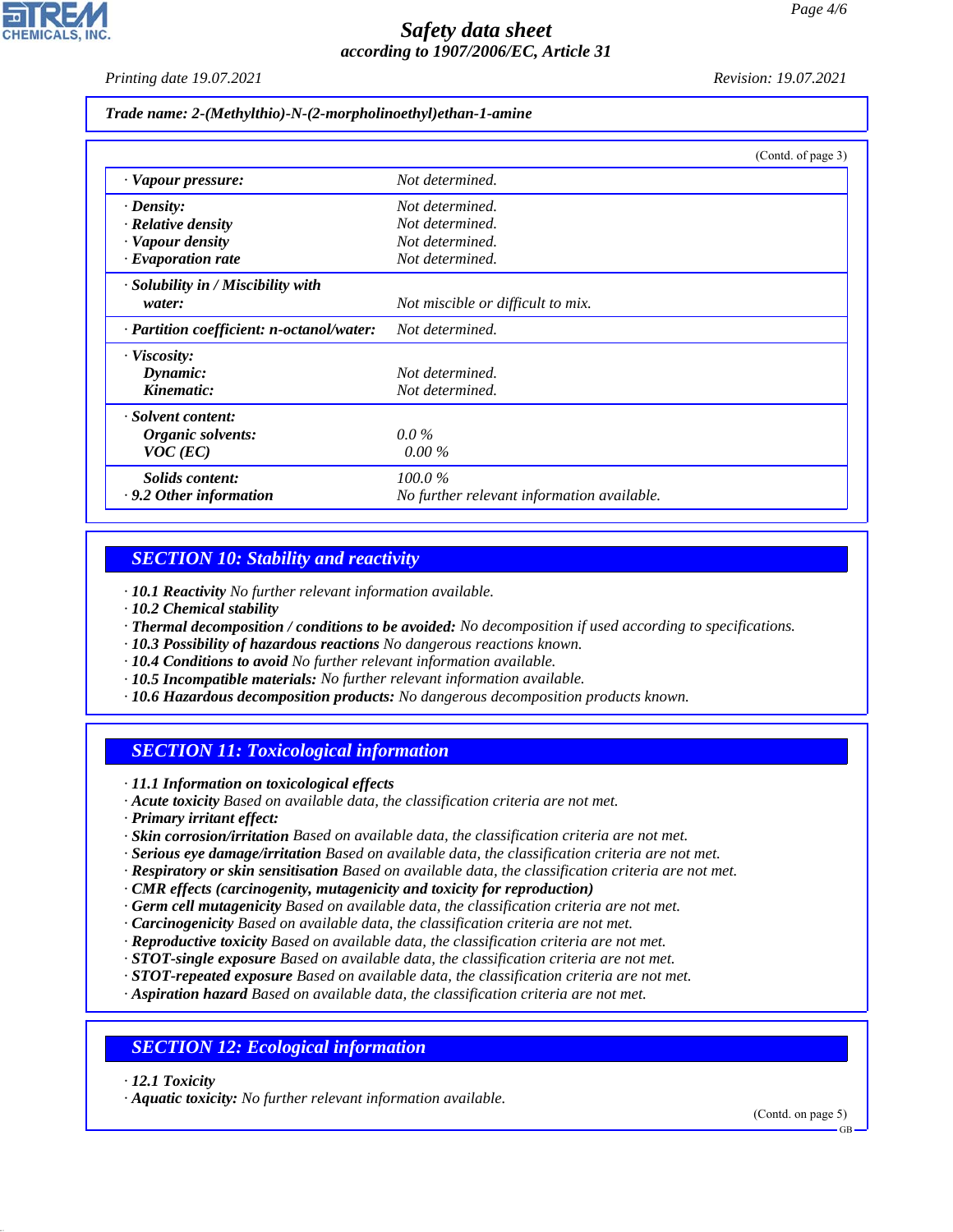*Printing date 19.07.2021 Revision: 19.07.2021*

#### *Trade name: 2-(Methylthio)-N-(2-morpholinoethyl)ethan-1-amine*

(Contd. of page 4)

- *· 12.2 Persistence and degradability No further relevant information available.*
- *· 12.3 Bioaccumulative potential No further relevant information available.*
- *· 12.4 Mobility in soil No further relevant information available.*
- *· Additional ecological information:*
- *· General notes:*

*Water hazard class 1 (German Regulation) (Self-assessment): slightly hazardous for water Do not allow undiluted product or large quantities of it to reach ground water, water course or sewage system.*

- *· 12.5 Results of PBT and vPvB assessment*
- *· PBT: Not applicable.*

*· vPvB: Not applicable.*

*· 12.6 Other adverse effects No further relevant information available.*

#### *SECTION 13: Disposal considerations*

- *· 13.1 Waste treatment methods*
- *· Recommendation Disposal must be made according to official regulations.*
- *· Uncleaned packaging:*
- *· Recommendation: Disposal must be made according to official regulations.*

# *SECTION 14: Transport information*

| $\cdot$ 14.1 UN-Number<br>ADR, ADN, IMDG, IATA                                                               | not regulated   |  |  |
|--------------------------------------------------------------------------------------------------------------|-----------------|--|--|
| $\cdot$ 14.2 UN proper shipping name<br>· ADR, ADN, IMDG, IATA                                               | not regulated   |  |  |
| $\cdot$ 14.3 Transport hazard class(es)                                                                      |                 |  |  |
| · ADR, ADN, IMDG, IATA<br>· Class                                                                            | not regulated   |  |  |
| · 14.4 Packing group<br>· ADR, IMDG, IATA                                                                    | not regulated   |  |  |
| $\cdot$ 14.5 Environmental hazards:                                                                          | Not applicable. |  |  |
| $\cdot$ 14.6 Special precautions for user                                                                    | Not applicable. |  |  |
| $\cdot$ 14.7 Transport in bulk according to Annex II of<br><b>Marpol and the IBC Code</b><br>Not applicable. |                 |  |  |
| · UN "Model Regulation":                                                                                     | not regulated   |  |  |

# *SECTION 15: Regulatory information*

*· 15.1 Safety, health and environmental regulations/legislation specific for the substance or mixture*

*· Directive 2012/18/EU*

- *· Named dangerous substances ANNEX I Substance is not listed.*
- *· National regulations:*

44.1.1

*· Waterhazard class: Water hazard class 1 (Self-assessment): slightly hazardous for water.*

(Contd. on page 6)

GB